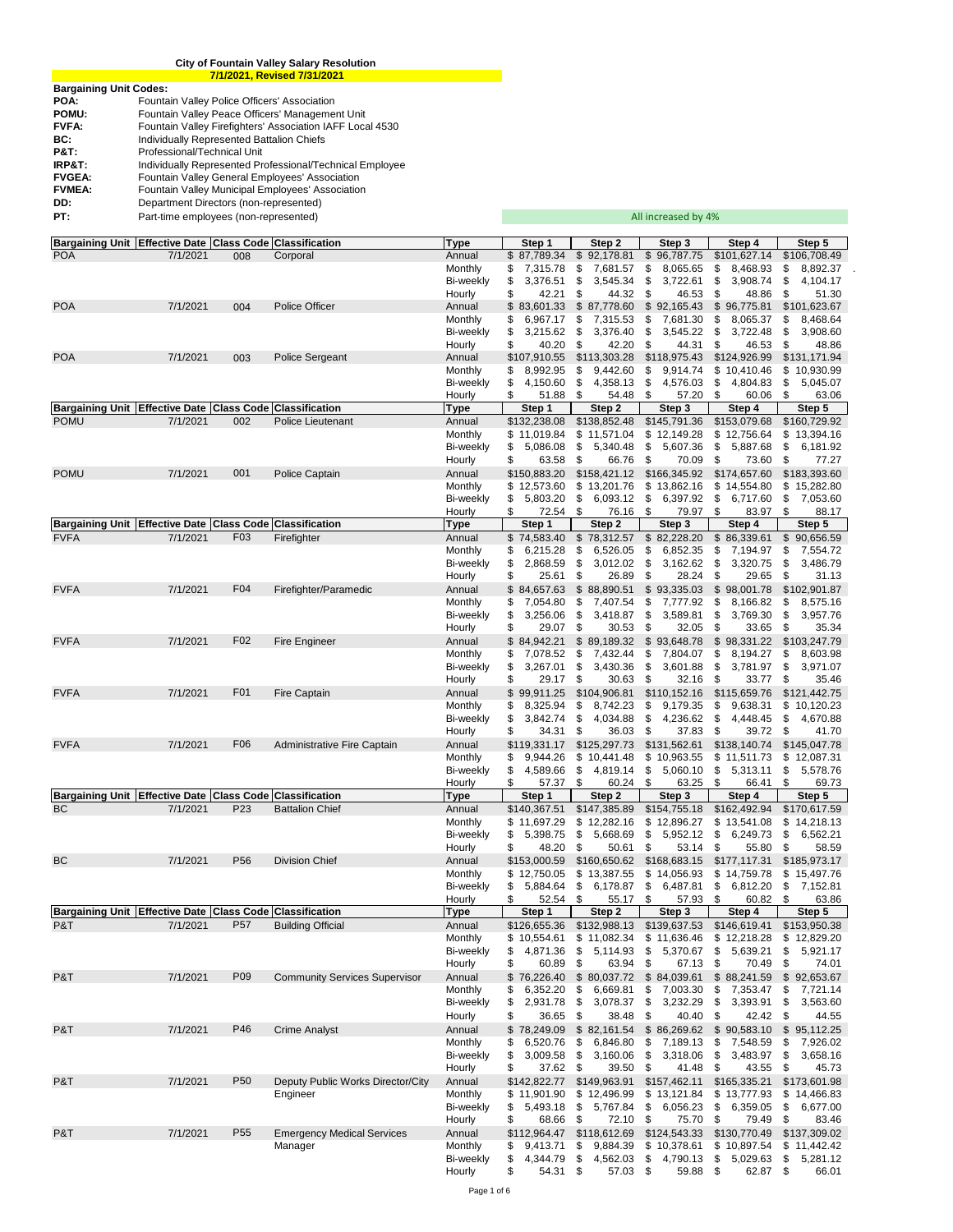| P&T              | 7/1/2021 | P20             | <b>Engineering Associate</b>                                                          | Annual                      | \$96,695.99                      | \$101,530.79                      | \$106,607.33                      | \$111,937.70                   | \$117,534.58                      |
|------------------|----------|-----------------|---------------------------------------------------------------------------------------|-----------------------------|----------------------------------|-----------------------------------|-----------------------------------|--------------------------------|-----------------------------------|
|                  |          |                 |                                                                                       | Monthly                     | \$<br>8,058.00                   | \$<br>8,460.90                    | \$<br>8,883.94                    | \$<br>9,328.14                 | \$<br>9,794.55                    |
|                  |          |                 |                                                                                       | <b>Bi-weekly</b><br>Hourly  | \$<br>3,719.08<br>\$<br>46.49    | \$<br>3,905.03<br>\$<br>48.81     | \$<br>4,100.28<br>\$<br>51.25     | \$<br>4,305.30<br>\$<br>53.82  | \$<br>4,520.56<br>\$<br>56.51     |
| P&T              | 7/1/2021 | P31             | <b>Environmental Services</b>                                                         | Annual                      | \$99,377.50                      | \$104,346.37                      | \$109,563.69                      | \$115,041.87                   | \$120,793.97                      |
|                  |          |                 | Administrator                                                                         | Monthly                     | 8,281.46<br>\$                   | \$<br>8,695.53                    | \$<br>9,130.31                    | \$<br>9,586.82                 | \$10,066.16                       |
|                  |          |                 |                                                                                       | Bi-weekly                   | \$<br>3,822.21                   | \$<br>4,013.32                    | \$<br>4,213.99                    | 4,424.69<br>\$                 | \$<br>4,645.92                    |
| P&T              | 7/1/2021 | P <sub>25</sub> | <b>Field Services Manager</b>                                                         | Hourly<br>Annual            | \$<br>47.78<br>\$138,313.27      | \$<br>50.17<br>\$145,228.93       | \$<br>52.67<br>\$152,490.38       | \$<br>55.31<br>\$160,114.90    | \$<br>58.07<br>\$168,120.65       |
|                  |          |                 |                                                                                       | Monthly                     | \$11,526.11                      | \$12,102.41                       | \$12,707.53                       | \$13,342.91                    | \$14,010.05                       |
|                  |          |                 |                                                                                       | <b>Bi-weekly</b>            | \$<br>5,319.74                   | \$<br>5,585.73                    | \$<br>5,865.01                    | 6,158.27<br>\$                 | \$<br>6,466.18                    |
|                  |          |                 |                                                                                       | Hourly                      | \$<br>66.50                      | \$<br>69.82                       | \$<br>73.31                       | 76.98<br>\$                    | \$<br>80.83                       |
| P&T              | 7/1/2021 | P48             | <b>Fire Marshal</b>                                                                   | Annual                      | \$112,137.76                     | \$117,744.65                      | \$123,631.88                      | \$129,813.48                   | \$136,304.15                      |
|                  |          |                 |                                                                                       | Monthly<br>Bi-weekly        | \$<br>9,344.81<br>4,312.99<br>\$ | \$<br>9,812.05<br>\$<br>4,528.64  | \$10,302.66<br>\$<br>4,755.07     | \$10,817.79<br>\$<br>4,992.83  | \$11,358.68<br>\$<br>5,242.47     |
|                  |          |                 |                                                                                       | Hourly                      | \$<br>53.91                      | \$<br>56.61                       | \$<br>59.44                       | \$<br>62.41                    | \$<br>65.53                       |
| P&T              | 7/1/2021 | P05             | <b>Housing Coordinator</b>                                                            | Annual                      | \$98,579.98                      | \$103,508.98                      | \$108,684.43                      | \$114,118.65                   | \$119,824.58                      |
|                  |          |                 |                                                                                       | Monthly                     | 8,215.00<br>\$                   | 8,625.75<br>\$                    | \$<br>9,057.04                    | 9,509.89<br>\$                 | \$<br>9,985.38                    |
|                  |          |                 |                                                                                       | Bi-weekly<br>Hourly         | \$<br>3,791.54<br>\$<br>47.39    | \$<br>3,981.11<br>\$<br>49.76     | \$<br>4,180.17<br>\$<br>52.25     | \$<br>4,389.18<br>\$<br>54.86  | \$<br>4,608.64<br>\$<br>57.61     |
| P&T              | 7/1/2021 | P <sub>10</sub> | Information Technology Manager                                                        | Annual                      | \$120,621.49                     | \$126,652.56                      | \$132,985.19                      | \$139,634.45                   | \$146,616.17                      |
|                  |          |                 |                                                                                       | Monthly                     | \$10,051.79                      | \$10,554.38                       | \$11,082.10                       | \$11,636.20                    | \$12,218.01                       |
|                  |          |                 |                                                                                       | Bi-weekly                   | 4,639.29<br>\$                   | \$<br>4,871.25                    | \$<br>5,114.81                    | \$<br>5,370.56                 | \$<br>5,639.08                    |
|                  |          |                 |                                                                                       | Hourly                      | \$<br>57.99                      | \$<br>60.89                       | \$<br>63.94                       | \$<br>67.13                    | \$<br>70.49                       |
| P&T              | 7/1/2021 | P41             | <b>Internal Services Supervisor</b>                                                   | Annual<br>Monthly           | \$89,957.55<br>7,496.46<br>\$    | \$<br>94,455.43<br>\$<br>7,871.29 | \$<br>99,178.20<br>8,264.85<br>\$ | \$104,137.11<br>\$<br>8,678.09 | \$109,343.97<br>\$<br>9,112.00    |
|                  |          |                 |                                                                                       | <b>Bi-weekly</b>            | \$<br>3,459.91                   | \$<br>3,632.90                    | \$<br>3,814.55                    | \$<br>4,005.27                 | \$<br>4,205.54                    |
|                  |          |                 |                                                                                       | Hourly                      | \$<br>43.25                      | \$<br>45.41                       | \$<br>47.68                       | \$<br>50.07                    | \$<br>52.57                       |
| P&T              | 7/1/2021 | P01             | <b>Management Analyst</b>                                                             | Annual                      | \$78,249.09                      | \$82,161.54                       | \$<br>86,269.62                   | \$90,583.10                    | \$95,112.25                       |
|                  |          |                 |                                                                                       | Monthly                     | \$<br>6,520.76                   | \$<br>6,846.80                    | \$<br>7,189.13                    | \$<br>7,548.59                 | 7,926.02<br>\$                    |
|                  |          |                 |                                                                                       | Bi-weekly<br>Hourly         | \$<br>3,009.58<br>\$<br>37.62    | \$<br>3,160.06<br>\$<br>39.50     | \$<br>3,318.06<br>\$<br>41.48     | 3,483.97<br>\$<br>\$<br>43.55  | \$<br>3,658.16<br>\$<br>45.73     |
| P&T              | 7/1/2021 | P02             | <b>Management Specialist</b>                                                          | Annual                      | \$70,424.18                      | \$73,945.39                       | \$<br>77,642.66                   | \$81,524.79                    | \$<br>85,601.03                   |
|                  |          |                 |                                                                                       | Monthly                     | \$<br>5,868.68                   | \$<br>6,162.12                    | \$<br>6,470.22                    | \$<br>6,793.73                 | \$<br>7,133.42                    |
|                  |          |                 |                                                                                       | <b>Bi-weekly</b>            | \$<br>2,708.62                   | \$<br>2,844.05                    | \$<br>2,986.26                    | \$<br>3,135.57                 | \$<br>3,292.35                    |
| P&T              | 7/1/2021 | P07             |                                                                                       | Hourly                      | \$<br>33.86                      | \$<br>35.55                       | \$<br>37.33                       | 39.19<br>\$                    | \$<br>41.15                       |
|                  |          |                 | <b>Principal Planner</b>                                                              | Annual<br>Monthly           | \$111,340.24<br>\$<br>9,278.35   | \$116,907.26<br>\$<br>9,742.27    | \$122,752.62<br>\$10,229.38       | \$128,890.25<br>\$10,740.85    | \$135,334.76<br>\$<br>11,277.90   |
|                  |          |                 |                                                                                       | <b>Bi-weekly</b>            | \$<br>4,282.32                   | \$<br>4,496.43                    | \$<br>4,721.25                    | 4,957.32<br>\$                 | \$<br>5,205.18                    |
|                  |          |                 |                                                                                       | Hourly                      | \$<br>53.53                      | \$<br>56.21                       | \$<br>59.02                       | 61.97<br>\$                    | \$<br>65.06                       |
| P&T              | 7/1/2021 | <b>P07A</b>     | Principal Planner (new hire)                                                          | Annual                      | \$109,722.09                     | \$115,208.20                      | \$120,968.61                      | \$127,017.04                   | \$133,367.89                      |
|                  |          |                 |                                                                                       | Monthly<br><b>Bi-weekly</b> | \$<br>9,143.51<br>\$<br>4,220.08 | \$<br>9,600.68<br>\$<br>4,431.08  | \$10,080.72<br>\$<br>4,652.64     | \$10,584.75<br>\$<br>4,885.27  | \$<br>11,113.99<br>\$<br>5,129.53 |
|                  |          |                 |                                                                                       | Hourly                      | \$<br>52.75                      | \$<br>55.39                       | \$<br>58.16                       | \$<br>61.07                    | \$<br>64.12                       |
| P&T              | 7/1/2021 | P35             | <b>Principal Civil Engineer</b>                                                       | Annual                      | \$116,032.88                     | \$121,834.52                      | \$127,926.25                      | \$134,322.56                   | \$141,038.69                      |
|                  |          |                 |                                                                                       | Monthly                     | \$<br>9,669.41                   | \$10,152.88                       | \$10,660.52                       | \$11,193.55                    | \$11,753.22                       |
|                  |          |                 |                                                                                       | Bi-weekly                   | \$<br>4,462.80<br>\$<br>55.79    | 4,685.94<br>\$<br>\$<br>58.57     | \$<br>4,920.24<br>\$<br>61.50     | \$<br>5,166.25<br>\$<br>64.58  | \$<br>5,424.56<br>\$<br>67.81     |
| P&T              | 7/1/2021 | P42             | <b>Public Services Supervisor</b>                                                     | Hourly<br>Annual            | \$89,957.55                      | \$<br>94,455.43                   | \$<br>99,178.20                   | \$104,137.11                   | \$109,343.97                      |
|                  |          |                 |                                                                                       | Monthly                     | 7,496.46<br>\$                   | \$<br>7,871.29                    | \$<br>8,264.85                    | \$<br>8,678.09                 | \$<br>9,112.00                    |
|                  |          |                 |                                                                                       | Bi-weekly                   | \$<br>3,459.91                   | \$<br>3,632.90                    | \$<br>3,814.55                    | 4,005.27<br>\$                 | \$<br>4,205.54                    |
| P&T              | 7/1/2021 |                 |                                                                                       | Hourly                      | \$<br>43.25                      | \$<br>45.41<br>\$97,113.24        | \$<br>47.68<br>\$101,968.90       | \$<br>50.07<br>\$107,067.35    | \$<br>52.57<br>\$112,420.72       |
|                  |          | <b>P03A</b>     | <b>Purchasing Manager</b>                                                             | Annual<br>Monthly           | \$92,488.80<br>\$<br>7,707.40    | \$<br>8,092.77                    | \$<br>8,497.41                    | \$<br>8,922.28                 | \$<br>9,368.39                    |
|                  |          |                 |                                                                                       | Bi-weekly                   | 3,557.26<br>\$                   | \$<br>3,735.12                    | 3,921.88<br>\$                    | 4,117.97<br>\$                 | \$<br>4,323.87                    |
|                  |          |                 |                                                                                       | Hourly                      | \$<br>44.47                      | \$<br>46.69                       | \$<br>49.02                       | \$<br>51.47                    | \$<br>54.05                       |
| P&T              | 7/1/2021 | P08             | <b>Recreation and Community</b>                                                       | Annual                      | \$103,862.08                     | \$109,055.19                      | \$114,507.95                      | \$120,233.34                   | \$126,245.01                      |
|                  |          |                 | Services Manager                                                                      | Monthly<br>Bi-weekly        | 8,655.17<br>\$<br>3,994.70<br>\$ | \$<br>9,087.93<br>\$<br>4,194.43  | \$<br>9,542.33<br>\$<br>4,404.15  | \$10,019.45<br>\$<br>4,624.36  | \$10,520.42<br>\$<br>4,855.58     |
|                  |          |                 |                                                                                       | Hourly                      | \$<br>49.93                      | \$<br>52.43                       | \$<br>55.05                       | \$<br>57.80                    | \$<br>60.69                       |
| P&T              | 7/1/2021 | P34             | Senior Civil Engineer                                                                 | Annual                      | \$106,370.21                     | \$111,688.72 \$117,273.16         |                                   | \$123,136.82                   | \$129,293.66                      |
|                  |          |                 |                                                                                       | Monthly                     | \$<br>8,864.18                   | 9,307.39<br>\$                    | \$<br>9,772.76                    | \$10,261.40                    | \$10,774.47                       |
|                  |          |                 |                                                                                       | Bi-weekly<br>Hourly         | 4,091.16<br>\$<br>\$<br>51.14    | \$<br>4,295.72<br>\$<br>53.70     | \$<br>4,510.51<br>\$<br>56.38     | \$<br>4,736.03<br>59.20<br>\$  | \$<br>4,972.83<br>\$<br>62.16     |
| P&T              | 7/1/2021 | P <sub>53</sub> | Senior Planner                                                                        | Annual                      | \$97,724.05                      | \$102,610.25                      | \$107,740.77                      | \$113,127.80                   | \$118,784.19                      |
|                  |          |                 |                                                                                       | Monthly                     | 8,143.67<br>\$                   | \$<br>8,550.85                    | \$<br>8,978.40                    | 9,427.32<br>\$                 | \$<br>9,898.68                    |
|                  |          |                 |                                                                                       | <b>Bi-weekly</b>            | \$<br>3,758.62                   | \$<br>3,946.55                    | \$<br>4,143.88                    | \$<br>4,351.07                 | \$<br>4,568.62                    |
| P&T              | 7/1/2021 | P30             | Sewer/Storm Drain Supervisor                                                          | Hourly<br>Annual            | \$<br>46.98<br>\$97,154.16       | \$<br>49.33<br>\$102,011.87       | \$<br>51.80<br>\$107,112.46       | 54.39<br>\$<br>\$112,468.08    | \$<br>57.11<br>\$118,091.49       |
|                  |          |                 |                                                                                       | Monthly                     | \$<br>8,096.18                   | \$<br>8,500.99                    | \$<br>8,926.04                    | \$<br>9,372.34                 | \$<br>9,840.96                    |
|                  |          |                 |                                                                                       | Bi-weekly                   | \$<br>3,736.70                   | \$<br>3,923.53                    | \$<br>4,119.71                    | 4,325.70<br>\$                 | \$<br>4,541.98                    |
|                  |          |                 |                                                                                       | Hourly                      | \$<br>46.71                      | \$<br>49.04                       | -\$<br>51.50                      | \$<br>54.07                    | \$<br>56.77                       |
| P&T              | 7/1/2021 | P06             | <b>Support Services Manager</b>                                                       | Annual                      | \$93,309.44                      | \$97,974.91                       | \$102,873.65                      | \$108,017.34<br>\$             | \$113,418.20                      |
|                  |          |                 |                                                                                       | Monthly<br>Bi-weekly        | \$<br>7,775.79<br>\$<br>3,588.82 | \$<br>8,164.58<br>\$<br>3,768.27  | \$<br>8,572.80<br>\$<br>3,956.68  | 9,001.44<br>4,154.51<br>\$     | \$<br>9,451.52<br>4,362.24<br>\$  |
|                  |          |                 |                                                                                       | Hourly                      | 44.86<br>\$                      | \$<br>47.10 \$                    | 49.46                             | 51.93<br>\$                    | 54.53<br>\$                       |
| P&T              | 7/1/2021 | P <sub>54</sub> | <b>Support Services Supervisor</b>                                                    | Annual                      | \$76,226.40                      | $$80,037.72$ \$                   | 84,039.61                         | \$88,241.59                    | \$<br>92,653.67                   |
|                  |          |                 |                                                                                       | Monthly                     | \$<br>6,352.20                   | \$<br>6,669.81                    | \$<br>7,003.30                    | \$<br>7,353.47                 | \$<br>7,721.14                    |
|                  |          |                 |                                                                                       | <b>Bi-weekly</b><br>Hourly  | \$<br>2,931.78<br>\$<br>36.65    | \$<br>3,078.37<br>\$<br>38.48     | \$<br>3,232.29<br>\$<br>40.40     | 3,393.91<br>\$<br>42.42<br>\$  | \$<br>3,563.60<br>\$<br>44.55     |
| P&T              | 7/1/2021 | P21             | <b>Water Supervisor</b>                                                               | Annual                      | \$97,154.16                      | \$102,011.87 \$107,112.46         |                                   | \$112,468.08                   | \$118,091.49                      |
|                  |          |                 |                                                                                       | Monthly                     | 8,096.18<br>\$                   | \$<br>8,500.99                    | \$<br>8,926.04                    | \$<br>9,372.34                 | \$<br>9,840.96                    |
|                  |          |                 |                                                                                       | Bi-weekly                   | 3,736.70<br>\$                   | \$<br>3,923.53                    | - \$<br>4,119.71                  | 4,325.70<br>\$                 | \$<br>4,541.98                    |
|                  |          |                 |                                                                                       |                             |                                  |                                   |                                   |                                |                                   |
|                  |          |                 |                                                                                       | Hourly                      | \$<br>46.71                      | \$<br>49.04                       | \$<br>51.50                       | 54.07<br>\$                    | \$<br>56.77                       |
| <b>IRP&amp;T</b> | 7/1/2021 | P <sub>12</sub> | Bargaining Unit Effective Date Class Code Classification<br><b>Accounting Manager</b> | <b>Type</b><br>Annual       | Step 1<br>\$105,340.15           | Step 2<br>\$110,607.15            | Step 3<br>\$116,137.51            | Step 4<br>\$121,944.39         | Step 5<br>\$128,041.61            |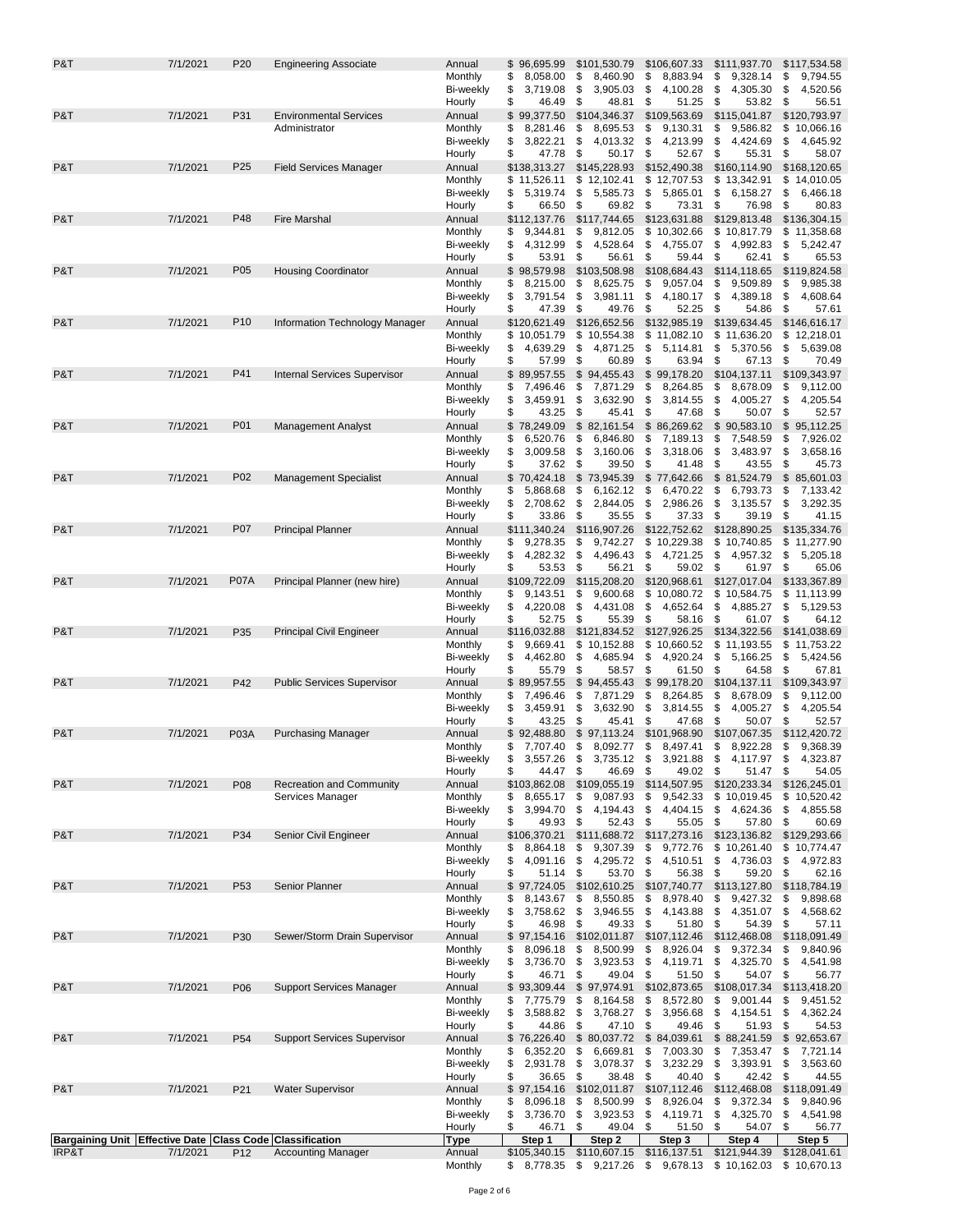|                                        |                                   |                 |                                                                     | Bi-weekly                   | \$<br>4.051.54                    | \$<br>4,254.12                            | 4,466.83<br>\$                    | \$<br>4,690.17                                                 | \$<br>4,924.68                    |
|----------------------------------------|-----------------------------------|-----------------|---------------------------------------------------------------------|-----------------------------|-----------------------------------|-------------------------------------------|-----------------------------------|----------------------------------------------------------------|-----------------------------------|
| <b>IRP&amp;T</b>                       | 7/1/2021                          | P <sub>51</sub> | Senior Budget Analyst                                               | Hourly<br>Annual            | \$<br>50.64<br>\$86,062.44        | \$<br>53.18<br>\$90,365.56                | \$<br>55.84<br>94,883.84<br>\$    | \$<br>58.63<br>\$99,628.03                                     | \$<br>61.56<br>\$104,609.43       |
|                                        |                                   |                 |                                                                     | Monthly                     | \$<br>7,171.87                    | \$<br>7,530.46                            | \$<br>7,906.99                    | \$<br>8,302.34                                                 | \$<br>8,717.45                    |
|                                        |                                   |                 |                                                                     | Bi-weekly                   | \$<br>3,310.09                    | \$<br>3,475.60                            | \$<br>3,649.38                    | \$<br>3,831.85                                                 | \$<br>4,023.44                    |
| IRP&T                                  | 7/1/2021                          | P <sub>14</sub> | <b>City Clerk Administrator</b>                                     | Hourly<br>Annual            | \$<br>41.38<br>\$110,623.64       | \$<br>43.44<br>\$116,154.82               | \$<br>45.62<br>\$121,962.56       | \$<br>47.90<br>\$128,060.69                                    | \$<br>50.29<br>\$134,463.72       |
|                                        |                                   |                 |                                                                     | Monthly                     | \$<br>9,218.64                    | \$<br>9,679.57                            | \$10,163.55                       | \$10,671.72                                                    | \$<br>11,205.31                   |
|                                        |                                   |                 |                                                                     | <b>Bi-weekly</b>            | \$<br>4,254.76                    | \$<br>4,467.49                            | \$<br>4,690.87                    | \$<br>4,925.41                                                 | \$<br>5,171.68                    |
| IRP&T                                  | 7/1/2021                          | P49             | Human Resources Analyst                                             | Hourly<br>Annual            | \$<br>53.18<br>\$78,249.09        | \$<br>55.84<br>\$82,161.54                | \$<br>58.64<br>\$<br>86,269.62    | \$<br>61.57<br>\$90,583.10                                     | \$<br>64.65<br>\$<br>95,112.25    |
|                                        |                                   |                 |                                                                     | Monthly                     | \$<br>6,520.76                    | \$<br>6,846.80                            | \$<br>7,189.13                    | \$<br>7,548.59                                                 | \$<br>7,926.02                    |
|                                        |                                   |                 |                                                                     | Bi-weekly                   | \$<br>3,009.58                    | \$<br>3,160.06                            | \$<br>3,318.06                    | \$<br>3,483.97                                                 | \$<br>3,658.16                    |
| IRP&T                                  | 7/1/2021                          | P01             | <b>Management Analyst</b>                                           | Hourly<br>Annual            | \$<br>37.62<br>\$78,249.09        | \$<br>39.50<br>\$<br>82,161.54            | \$<br>41.48<br>\$<br>86,269.62    | \$<br>43.55<br>\$90,583.10                                     | \$<br>45.73<br>\$<br>95,112.25    |
|                                        |                                   |                 |                                                                     | Monthly                     | 6,520.76<br>\$                    | \$<br>6,846.80                            | \$<br>7,189.13                    | \$<br>7,548.59                                                 | \$<br>7,926.02                    |
|                                        |                                   |                 |                                                                     | Bi-weekly                   | \$<br>3,009.58                    | \$<br>3,160.06                            | \$<br>3,318.06                    | \$<br>3,483.97                                                 | \$<br>3,658.16                    |
| IRP&T                                  | 7/1/2021                          | P02             |                                                                     | Hourly<br>Annual            | \$<br>37.62<br>\$<br>70,424.18    | \$<br>39.50<br>\$<br>73,945.39            | \$<br>41.48<br>\$<br>77,642.66    | \$<br>43.55<br>\$81,524.79                                     | \$<br>45.73<br>\$<br>85,601.03    |
|                                        |                                   |                 | <b>Management Specialist</b>                                        | Monthly                     | \$<br>5,868.68                    | \$<br>6,162.12                            | \$<br>6,470.22                    | \$<br>6,793.73                                                 | \$<br>7,133.42                    |
|                                        |                                   |                 |                                                                     | <b>Bi-weekly</b>            | \$<br>2,708.62                    | \$<br>2,844.05                            | \$<br>2,986.26                    | \$<br>3,135.57                                                 | \$<br>3,292.35                    |
|                                        | 7/1/2021                          |                 |                                                                     | Hourly                      | \$<br>33.86                       | \$<br>35.55                               | \$<br>37.33                       | \$<br>39.19                                                    | \$<br>41.15                       |
| IRP&T                                  |                                   | P <sub>15</sub> | Human Resources Specialist                                          | Annual<br>Monthly           | \$70,424.18<br>5,868.68<br>\$     | \$<br>73,945.39<br>\$<br>6,162.12         | \$<br>77,642.66<br>\$<br>6,470.22 | \$81,524.79<br>\$<br>6,793.73                                  | \$<br>85,601.03<br>\$<br>7,133.42 |
|                                        |                                   |                 |                                                                     | Bi-weekly                   | \$<br>2,708.62                    | \$<br>2,844.05                            | \$<br>2,986.26                    | \$<br>3,135.57                                                 | \$<br>3,292.35                    |
|                                        |                                   |                 |                                                                     | Hourly                      | \$<br>33.86                       | \$<br>35.55                               | \$<br>37.33                       | 39.19<br>\$                                                    | \$<br>41.15                       |
| IRP&T                                  | 7/1/2021                          | P40             | <b>Principal Management Analyst</b><br>(City Manager's office only) | Annual<br>Monthly           | \$<br>93,898.90<br>\$<br>7,824.91 | \$<br>98,593.85<br>\$<br>8,216.15         | \$103,523.54<br>\$<br>8,626.96    | \$108,699.72<br>\$<br>9,058.31                                 | \$114,134.70<br>\$<br>9,511.23    |
|                                        |                                   |                 |                                                                     | <b>Bi-weekly</b>            | \$<br>3,611.50                    | \$<br>3,792.07                            | \$<br>3,981.67                    | \$<br>4,180.76                                                 | \$<br>4,389.80                    |
|                                        |                                   |                 |                                                                     | Hourly                      | \$<br>45.14                       | \$<br>47.40                               | \$<br>49.77                       | \$<br>52.26                                                    | \$<br>54.87                       |
| <b>IRP&amp;T</b>                       | 7/1/2021                          | P47             | Safety and Human Resources<br>Specialist                            | Annual<br>Monthly           | \$70,424.18<br>\$<br>5,868.68     | \$<br>73,945.39<br>6,162.12<br>\$         | \$<br>77,642.66<br>\$<br>6,470.22 | \$81,524.79<br>\$<br>6,793.73                                  | \$85,601.03<br>\$<br>7,133.42     |
|                                        |                                   |                 |                                                                     | <b>Bi-weekly</b>            | \$<br>2,708.62                    | \$<br>2,844.05                            | 2,986.26<br>\$                    | \$<br>3,135.57                                                 | \$<br>3,292.35                    |
|                                        |                                   |                 |                                                                     | Hourly                      | \$<br>33.86                       | \$<br>35.55                               | \$<br>37.33                       | \$<br>39.19                                                    | \$<br>41.15                       |
| <b>IRP&amp;T</b>                       | 7/1/2021                          | P <sub>52</sub> | Senior Human Resources Analyst                                      | Annual<br>Monthly           | \$86,062.44<br>\$<br>7,171.87     | 90,365.56<br>\$<br>\$<br>7,530.46         | \$<br>94,883.84<br>\$<br>7,906.99 | \$99,628.03<br>\$<br>8,302.34                                  | \$104,609.43<br>\$<br>8,717.45    |
|                                        |                                   |                 |                                                                     | <b>Bi-weekly</b>            | \$<br>3,310.09                    | \$<br>3,475.60                            | \$<br>3,649.38                    | \$<br>3,831.85                                                 | \$<br>4,023.44                    |
|                                        |                                   |                 |                                                                     | Hourly                      | \$<br>41.38                       | \$<br>43.44                               | \$<br>45.62                       | \$<br>47.90                                                    | \$<br>50.29                       |
| IRP&T                                  | 7/1/2021                          | P39             | Senior Management Analyst<br>(City Manager's office only)           | Annual<br>Monthly           | \$86,062.44<br>\$<br>7,171.87     | \$90,365.56<br>\$<br>7,530.46             | \$<br>94,883.84<br>\$<br>7,906.99 | \$99,628.03<br>8,302.34<br>\$                                  | \$104,609.43<br>\$<br>8,717.45    |
|                                        |                                   |                 |                                                                     | Bi-weekly                   | \$<br>3,310.09                    | \$<br>3,475.60                            | \$<br>3,649.38                    | \$<br>3,831.85                                                 | \$<br>4,023.44                    |
|                                        |                                   |                 |                                                                     | Hourly                      | \$<br>41.38                       | \$<br>43.44                               | \$<br>45.62                       | \$<br>47.90                                                    | \$<br>50.29                       |
| <b>Bargaining Unit</b><br><b>FVGEA</b> | <b>Effective Date</b><br>7/1/2021 | G02             | <b>Class Code Classification</b><br>Accountant                      | Type<br>Annual              | Step 1<br>\$<br>75,717.84         | Step 2<br>\$<br>79,503.73                 | Step 3<br>\$<br>83,478.92         | Step 4<br>87,652.86<br>\$                                      | Step 5<br>\$<br>92,035.51         |
|                                        |                                   |                 |                                                                     |                             |                                   |                                           |                                   |                                                                |                                   |
|                                        |                                   |                 |                                                                     |                             |                                   |                                           |                                   |                                                                |                                   |
|                                        |                                   |                 |                                                                     | Monthly<br><b>Bi-weekly</b> | \$<br>6,309.82<br>\$<br>2,912.22  | \$<br>6,625.31<br>\$<br>3,057.84          | \$<br>6,956.58<br>\$<br>3,210.73  | \$<br>7,304.41<br>\$<br>3,371.26                               | \$<br>7,669.63<br>\$<br>3,539.83  |
|                                        |                                   |                 |                                                                     | Hourly                      | \$<br>36.40                       | \$<br>38.22                               | \$<br>40.13                       | \$<br>42.14                                                    | \$<br>44.25                       |
| <b>FVGEA</b>                           | 7/1/2021                          | G03             | <b>Accounting Technician I</b>                                      | Annual<br>Monthly           | \$<br>50,856.13<br>4,238.01<br>\$ | \$<br>53,398.93<br>4,449.91<br>\$         | \$<br>56,068.88<br>\$<br>4,672.41 | 58,872.32<br>\$<br>\$<br>4,906.03                              | \$<br>61,815.94<br>\$<br>5,151.33 |
|                                        |                                   |                 |                                                                     | Bi-weekly                   | 1,956.00<br>\$                    | \$<br>2,053.81                            | \$<br>2,156.50                    | \$<br>2,264.32                                                 | \$<br>2,377.54                    |
|                                        |                                   |                 |                                                                     | Hourly                      | \$<br>24.45                       | \$<br>25.67                               | \$<br>26.96                       | 28.30<br>\$                                                    | \$<br>29.72                       |
| <b>FVGEA</b>                           | 7/1/2021                          | G03             | Accounting Technician I/<br>Storekeeper                             | Annual<br>Monthly           | \$<br>50,856.13<br>\$<br>4,238.01 | \$<br>53,398.93<br>\$<br>4,449.91         | \$<br>56,068.88<br>\$<br>4,672.41 | \$<br>58,872.32<br>\$<br>4,906.03                              | \$<br>61,815.94<br>\$<br>5,151.33 |
|                                        |                                   |                 |                                                                     | Bi-weekly                   | \$<br>1,956.00                    | \$<br>2,053.81                            | \$<br>2,156.50                    | \$<br>2,264.32                                                 | \$<br>2,377.54                    |
|                                        |                                   |                 |                                                                     | Hourly                      | \$<br>24.45                       | \$<br>25.67                               | \$<br>26.96                       | \$<br>28.30                                                    | \$<br>29.72                       |
| <b>FVGEA</b>                           | 7/1/2021                          | G04             | Accounting Technician II                                            | Annual<br>Monthly           | \$53,398.93<br>4,449.91<br>\$     | \$56,068.88<br>4,672.41<br>\$             | \$58,872.32<br>4,906.03           | \$61,815.94<br>\$<br>5,151.33                                  | \$ 64,906.74<br>\$<br>5,408.89    |
|                                        |                                   |                 |                                                                     | Bi-weekly                   | 2,053.81<br>\$                    | \$<br>2,156.50                            | \$<br>\$<br>2,264.32              | \$<br>2,377.54                                                 | \$<br>2,496.41                    |
|                                        |                                   |                 |                                                                     | Hourly                      | \$<br>25.67                       | \$<br>26.96                               | \$<br>28.30                       | \$<br>29.72                                                    | \$<br>31.21                       |
| <b>FVGEA</b>                           | 7/1/2021                          | G79             | Administrative Assistant                                            | Annual<br>Monthly           | \$57,236.26<br>\$                 | \$60,098.07                               | \$63,102.98                       | \$66,258.13<br>\$<br>5,521.51                                  | \$69,571.03<br>5,797.59           |
|                                        |                                   |                 |                                                                     | Bi-weekly                   | 4,769.69<br>\$<br>2,201.39        | \$<br>5,008.17<br>\$<br>2,311.46          | \$<br>5,258.58<br>\$<br>2,427.04  | \$<br>2,548.39                                                 | \$<br>\$<br>2,675.81              |
|                                        |                                   |                 |                                                                     | Hourly                      | \$<br>27.52                       | \$<br>28.89                               | \$<br>30.34                       | \$<br>31.85                                                    | \$<br>33.45                       |
| <b>FVGEA</b>                           | 7/1/2021                          | G77             | <b>Administrative Specialist</b>                                    | Annual<br>Monthly           | \$39,702.45<br>\$<br>3,308.54     | \$41,687.58 \$43,771.96<br>3,473.96<br>\$ | \$<br>3,647.66                    | \$45,960.55<br>3,830.05<br>\$                                  | \$48,258.58<br>\$<br>4,021.55     |
|                                        |                                   |                 |                                                                     | Bi-weekly                   | \$<br>1,527.02                    | \$<br>1,603.37                            | \$<br>1,683.54                    | 1,767.71<br>\$                                                 | \$<br>1,856.10                    |
|                                        |                                   |                 |                                                                     | Hourly                      | \$<br>19.09                       | \$<br>20.04                               | \$<br>21.04                       | \$<br>22.10                                                    | \$<br>23.20                       |
| <b>FVGEA</b>                           | 7/1/2021                          | G73             | <b>Assistant Engineer</b>                                           | Annual                      | \$81,161.76                       | \$85,219.84                               | \$89,480.84                       | \$93,954.88                                                    | \$98,652.62                       |
|                                        |                                   |                 |                                                                     | Monthly<br>Bi-weekly        | 6,763.48<br>\$<br>\$<br>3,121.61  | \$<br>7,101.65<br>\$<br>3,277.69          | \$<br>7,456.74<br>\$<br>3,441.57  | 7,829.57<br>\$<br>\$<br>3,613.65                               | \$<br>8,221.05<br>\$<br>3,794.33  |
|                                        |                                   |                 |                                                                     | Hourly                      | \$<br>39.02                       | \$<br>40.97                               | 43.02<br>\$                       | 45.17<br>\$                                                    | \$<br>47.43                       |
| <b>FVGEA</b>                           | 7/1/2021                          | G55             | <b>Assistant Planner</b>                                            | Annual                      | \$68,378.37                       | \$71,797.29                               | \$75,387.16                       | \$79,156.52                                                    | \$83,114.34                       |
|                                        |                                   |                 |                                                                     | Monthly<br>Bi-weekly        | 5,698.20<br>\$<br>\$<br>2,629.94  | \$<br>5,983.11<br>\$<br>2,761.43          | \$<br>6,282.26<br>\$<br>2,899.51  | \$<br>6,596.38<br>3,044.48<br>\$                               | \$<br>6,926.20<br>\$<br>3,196.71  |
|                                        |                                   |                 |                                                                     | Hourly                      | \$<br>32.87                       | \$<br>34.52 \$                            | 36.24                             | 38.06<br>\$                                                    | \$<br>39.96                       |
| <b>FVGEA</b>                           | 7/1/2021                          | G61             | <b>Building Inspector</b>                                           | Annual                      | \$75,495.68                       | \$79,270.46                               | \$83,233.99                       | \$87,395.69                                                    | \$91,765.47                       |
|                                        |                                   |                 |                                                                     | Monthly<br>Bi-weekly        | 6,291.31<br>\$<br>\$<br>2,903.68  | 6,605.87<br>\$<br>\$<br>3,048.86          | \$<br>6,936.17<br>3,201.31<br>\$  | \$<br>7,282.97<br>3,361.37<br>\$                               | \$<br>7,647.12<br>\$<br>3,529.44  |
|                                        |                                   |                 |                                                                     | Hourly                      | \$<br>36.30                       | \$<br>38.11                               | -\$<br>40.02                      | 42.02<br>\$                                                    | \$<br>44.12                       |
| <b>FVGEA</b>                           | 7/1/2021                          | G49             | Code Enforcement Officer                                            | Annual                      | \$65,361.68                       | \$                                        | 68,629.77 \$ 72,061.25            | \$75,664.32                                                    | \$79,447.53                       |
|                                        |                                   |                 |                                                                     | Monthly<br>Bi-weekly        | \$<br>5,446.81<br>\$<br>2,513.91  | \$<br>5,719.15<br>\$<br>2,639.61          | \$<br>6,005.10<br>\$<br>2,771.59  | \$<br>6,305.36<br>2,910.17<br>\$                               | \$<br>6,620.63<br>\$<br>3,055.67  |
|                                        |                                   |                 |                                                                     | Hourly                      | \$<br>31.42                       | \$<br>33.00                               | 34.64<br>\$                       | \$<br>36.38                                                    | \$<br>38.20                       |
| <b>FVGEA</b>                           | 7/1/2021                          | G12             | <b>Community Services Officer</b>                                   | Annual                      | \$53,387.38                       | \$56,056.74 \$58,859.58                   |                                   | \$61,802.56                                                    | \$64,892.69                       |
|                                        |                                   |                 |                                                                     | Monthly<br>Bi-weekly        | 4,448.95<br>\$<br>\$<br>2,053.36  | 4,671.40<br>\$<br>\$<br>2,156.03 \$       | \$<br>4,904.97<br>2,263.83        | \$<br>5,150.21<br>\$<br>2,377.02                               | \$<br>5,407.72<br>\$<br>2,495.87  |
| <b>FVGEA</b>                           | 7/1/2021                          | G24             | Dispatcher                                                          | Hourly<br>Annual            | \$<br>25.67<br>\$62,206.29        | \$<br>26.95                               | \$<br>28.30                       | 29.71<br>\$<br>\$65,316.60 \$68,582.43 \$72,011.56 \$75,612.13 | \$<br>31.20                       |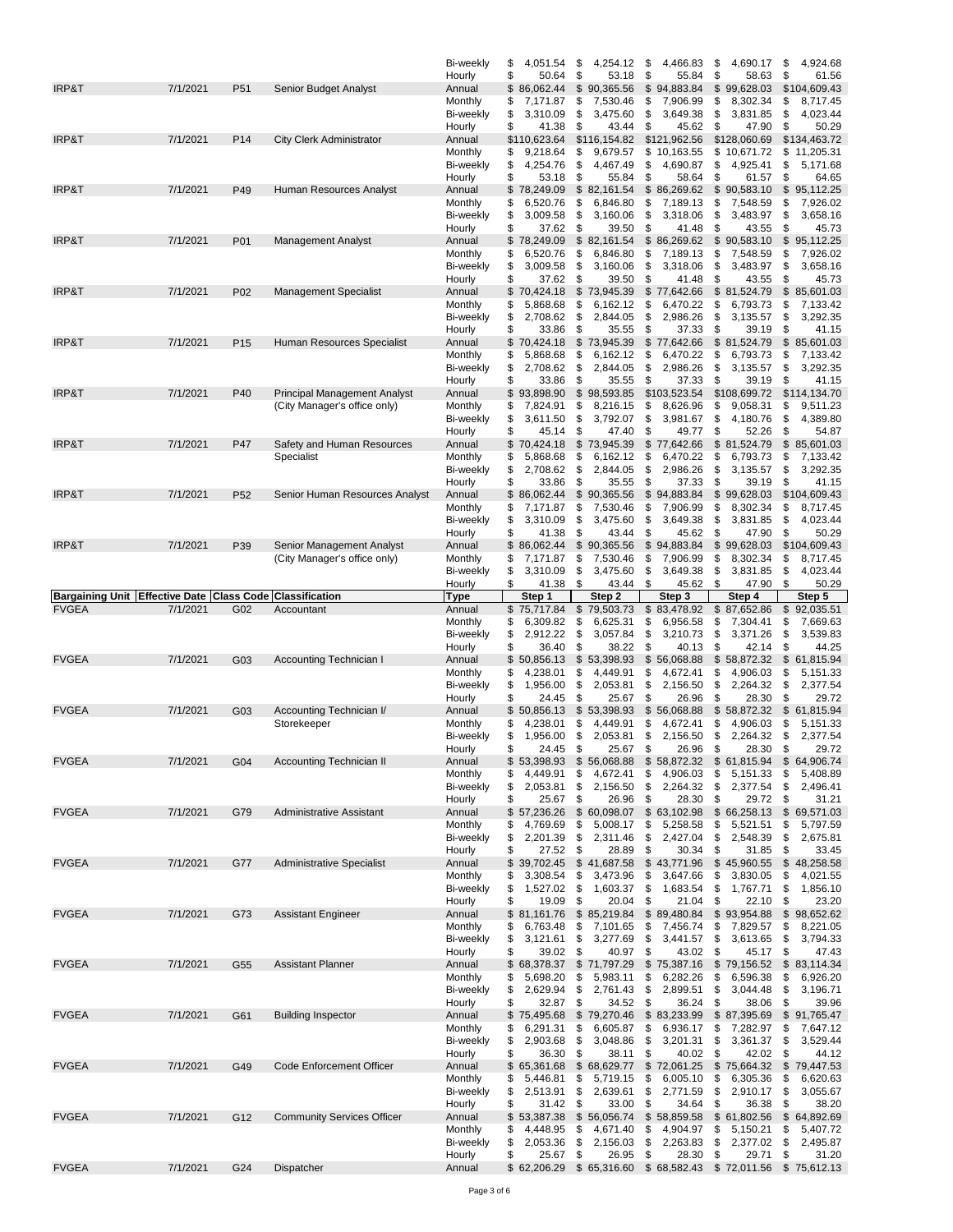|              |          |     |                                   | Monthly              | 5,183.86<br>\$                   | \$<br>5,443.05                                              | 5,715.20<br>\$                   | \$<br>6,000.96                   | \$<br>6,301.01                   |
|--------------|----------|-----|-----------------------------------|----------------------|----------------------------------|-------------------------------------------------------------|----------------------------------|----------------------------------|----------------------------------|
|              |          |     |                                   | <b>Bi-weekly</b>     | 2,392.55<br>\$                   | \$<br>2,512.18                                              | \$<br>2,637.79                   | \$<br>2,769.68                   | \$<br>2,908.16                   |
|              |          |     |                                   | Hourly               | \$<br>29.91                      | \$<br>31.40                                                 | \$<br>32.97                      | \$<br>34.62                      | \$<br>36.35                      |
| <b>FVGEA</b> | 7/1/2021 | G30 | Engineering Technician I          | Annual               | 57,571.45<br>\$                  | \$<br>60,450.02                                             | \$63,472.52                      | $\mathfrak{s}$<br>66,646.15      | 69,978.45<br>\$                  |
|              |          |     |                                   | Monthly              | 4,797.62<br>\$                   | \$<br>5,037.50                                              | \$<br>5,289.38                   | \$<br>5,553.85                   | 5,831.54<br>\$                   |
|              |          |     |                                   | <b>Bi-weekly</b>     | 2,214.29<br>\$                   | 2,325.00<br>\$                                              | 2,441.25<br>\$                   | \$<br>2,563.31                   | 2,691.48<br>\$                   |
|              |          |     |                                   | Hourly               | \$<br>27.68                      | \$<br>29.06                                                 | \$<br>30.52                      | \$<br>32.04                      | \$<br>33.64                      |
| <b>FVGEA</b> | 7/1/2021 | G29 | Engineering Technician II         | Annual               | 63,974.70<br>\$                  | 67,173.43<br>\$                                             | \$70,532.10                      | \$74,058.71                      | 77,761.64<br>\$                  |
|              |          |     |                                   | Monthly              | \$<br>5,331.22                   | \$<br>5,597.79                                              | \$<br>5,877.68                   | \$<br>6,171.56                   | 6,480.14<br>\$                   |
|              |          |     |                                   | Bi-weekly            | \$<br>2,460.57                   | \$<br>2,583.59                                              | \$<br>2,712.77                   | \$<br>2,848.41                   | \$<br>2,990.83                   |
|              |          |     |                                   | Hourly               | 30.76<br>\$                      | \$<br>32.29                                                 | 33.91<br>\$                      | \$<br>35.61                      | \$<br>37.39                      |
| <b>FVGEA</b> | 7/1/2021 | G31 | Engineering Technician III        | Annual               | 71,013.65<br>\$                  | \$<br>74,564.33                                             | \$78,292.55                      | \$82,207.17                      | 86,317.53<br>\$                  |
|              |          |     |                                   | Monthly              | 5,917.80<br>\$                   | \$<br>6,213.69                                              | \$<br>6,524.38                   | \$<br>6,850.60                   | 7,193.13<br>\$                   |
|              |          |     |                                   | Bi-weekly            | \$<br>2,731.29                   | \$<br>2,867.86                                              | \$<br>3,011.25                   | \$<br>3,161.81                   | \$<br>3,319.91                   |
|              |          |     |                                   | Hourly               | \$<br>34.14                      | \$<br>35.85                                                 | \$<br>37.64                      | \$<br>39.52                      | \$<br>41.50                      |
| <b>FVGEA</b> | 7/1/2021 | G50 | <b>Fire Prevention Specialist</b> | Annual               | 75,301.74<br>\$                  | \$<br>79,066.83                                             | \$83,020.17                      | \$87,171.18                      | \$91,529.74                      |
|              |          |     |                                   | Monthly              | \$<br>6,275.15                   | \$<br>6,588.90                                              | \$<br>6,918.35                   | \$<br>7,264.27                   | \$<br>7,627.48                   |
|              |          |     |                                   | Bi-weekly            | \$<br>2,896.22                   | \$<br>3,041.03                                              | \$<br>3,193.08                   | \$<br>3,352.74                   | \$<br>3,520.37                   |
|              |          |     |                                   | Hourly               | 36.20<br>\$                      | \$<br>38.01                                                 | \$<br>39.91                      | \$<br>41.91                      | \$<br>44.00                      |
| <b>FVGEA</b> | 7/1/2021 | G72 | <b>Fire Prevention Analyst</b>    | Annual               | 79,069.72<br>\$                  | \$<br>83,023.21                                             | \$87,174.37                      | \$91,533.08                      | \$<br>96,109.74                  |
|              |          |     |                                   | Monthly              | 6,589.14<br>\$                   | \$<br>6,918.60                                              | \$<br>7,264.53                   | \$<br>7,627.76                   | \$<br>8,009.14                   |
|              |          |     |                                   | Bi-weekly            | 3,041.14<br>\$                   | \$<br>3,193.20                                              | 3,352.86<br>\$                   | \$<br>3,520.50                   | 3,696.53<br>\$                   |
|              |          |     |                                   | Hourly               | 38.01<br>\$                      | 39.92<br>\$                                                 | 41.91<br>\$                      | 44.01<br>\$                      | 46.21<br>\$                      |
| <b>FVGEA</b> | 7/1/2021 | G80 | <b>Housing Analyst</b>            | Annual               | 74,885.65<br>\$                  | \$<br>78,629.93                                             | \$82,561.43                      | \$<br>86,689.50                  | \$<br>91,023.97                  |
|              |          |     |                                   | Monthly              | 6,240.47<br>\$                   | \$<br>6,552.49                                              | \$<br>6,880.12                   | \$<br>7,224.12                   | \$<br>7,585.33                   |
|              |          |     |                                   | <b>Bi-weekly</b>     | \$<br>2,880.22                   | \$<br>3,024.23                                              | \$<br>3,175.44                   | \$<br>3,334.21                   | \$<br>3,500.92                   |
|              |          |     |                                   | Hourly               | \$<br>36.00                      | \$<br>37.80                                                 | \$<br>39.69                      | 41.68<br>\$                      | \$<br>43.76                      |
| <b>FVGEA</b> | 7/1/2021 | G52 | <b>Housing Technician</b>         | Annual               | 68,077.86<br>\$                  | $\mathbb S$<br>71,481.75                                    | \$75,055.84                      | \$78,808.63                      | \$ 82,749.07                     |
|              |          |     |                                   | Monthly              | 5,673.16<br>\$                   | \$<br>5,956.81                                              | 6,254.65<br>\$                   | \$<br>6,567.39                   | 6,895.76<br>\$                   |
|              |          |     |                                   | <b>Bi-weekly</b>     | 2,618.38<br>\$                   | \$<br>2,749.30                                              | 2,886.76<br>\$                   | \$<br>3,031.10                   | 3,182.66<br>\$                   |
|              |          |     |                                   | Hourly               | 32.73<br>S                       | \$<br>34.37                                                 | 36.08<br>\$                      | \$<br>37.89                      | \$<br>39.78                      |
| <b>FVGEA</b> | 7/1/2021 | G84 | Human Resources Technician        | Annual               | \$<br>57,236.26                  | \$<br>60,098.07                                             | \$63,102.97                      | \$66,258.12                      | \$<br>69,571.03                  |
|              |          |     |                                   | Monthly              | 4,769.69<br>\$                   | \$<br>5,008.17                                              | 5,258.58<br>\$                   | \$<br>5,521.51                   | 5,797.59<br>\$                   |
|              |          |     |                                   | <b>Bi-weekly</b>     | \$<br>2,201.39                   | \$<br>2,311.46                                              | 2,427.04<br>\$                   | 2,548.39<br>\$                   | \$<br>2,675.81                   |
|              |          |     |                                   | Hourly               | 27.52<br>S                       | \$<br>28.89                                                 | \$<br>30.34                      | \$<br>31.85                      | \$<br>33.45                      |
| <b>FVGEA</b> | 7/1/2021 | G10 | <b>Identification Technician</b>  | Annual               | 65,997.38<br>\$                  | \$<br>69,297.25                                             | \$72,762.12                      | \$<br>76,400.22                  | 80,220.23<br>\$                  |
|              |          |     |                                   | Monthly              | 5,499.78<br>\$                   | \$<br>5,774.77                                              | 6,063.51<br>\$                   | \$<br>6,366.69                   | \$<br>6,685.02                   |
|              |          |     |                                   | <b>Bi-weekly</b>     | 2,538.36<br>\$                   | \$<br>2,665.28                                              | \$<br>2,798.54                   | \$<br>2,938.47                   | \$<br>3,085.39                   |
| <b>FVGEA</b> | 7/1/2021 |     |                                   | Hourly               | \$<br>31.73<br>63,870.67<br>\$   | \$<br>33.32<br>\$<br>67,064.21                              | \$<br>34.98<br>70,417.42<br>\$   | \$<br>36.73<br>\$73,938.29       | \$<br>38.57<br>77,635.20         |
|              |          | G57 | Information Technology Technician | Annual               | 5,322.56                         | \$<br>5,588.68                                              | \$                               | \$<br>6,161.52                   | \$                               |
|              |          |     |                                   | Monthly              | \$                               |                                                             | 5,868.12                         |                                  | 6,469.60<br>\$                   |
|              |          |     |                                   | <b>Bi-weekly</b>     | \$<br>2,456.56<br>\$<br>30.71    | \$<br>2,579.39<br>\$<br>32.24                               | \$<br>2,708.36<br>\$             | \$<br>2,843.78<br>\$<br>35.55    | \$<br>2,985.97<br>\$<br>37.32    |
| <b>FVGEA</b> | 7/1/2021 | G83 | Lead Accounting Technician        | Hourly<br>Annual     | 56,068.79<br>\$                  | 58,872.23<br>\$                                             | 33.85<br>\$61,815.84             | \$ 64,906.64                     | \$68,151.97                      |
|              |          |     |                                   | Monthly              | 4,672.40<br>\$                   | \$<br>4,906.02                                              | 5,151.32<br>\$                   | \$<br>5,408.89                   | 5,679.33<br>\$                   |
|              |          |     |                                   | Bi-weekly            | 2,156.49<br>\$                   | \$<br>2,264.32                                              | 2,377.53<br>\$                   | \$<br>2,496.41                   | \$<br>2,621.23                   |
|              |          |     |                                   | Hourly               | 26.96<br>\$                      | \$<br>28.30                                                 | 29.72<br>\$                      | \$<br>31.21                      | 32.77<br>\$                      |
| <b>FVGEA</b> | 7/1/2021 | G81 | Lead Code Enforcement Officer     | Annual               | 68,629.82<br>\$                  | \$<br>72,061.31                                             | 75,664.38<br>\$                  | \$<br>79,447.60                  | 83,419.98<br>\$                  |
|              |          |     |                                   | Monthly              | 5,719.15<br>\$                   | \$<br>6,005.11                                              | \$<br>6,305.36                   | \$<br>6,620.63                   | 6,951.66<br>\$                   |
|              |          |     |                                   | Bi-weekly            | \$<br>2,639.61                   | \$<br>2,771.59                                              | \$<br>2,910.17                   | \$<br>3,055.68                   | 3,208.46<br>\$                   |
|              |          |     |                                   | Hourly               | 33.00<br>\$                      | \$<br>34.64                                                 | \$<br>36.38                      | \$<br>38.20                      | \$<br>40.11                      |
| <b>FVGEA</b> | 7/1/2021 | G25 | Lead Dispatcher                   | Annual               | 65,315.45<br>\$                  | \$<br>68,581.22                                             | \$<br>72,010.28                  | 75,610.80<br>\$                  | 79,391.34<br>\$                  |
|              |          |     |                                   | Monthly              | 5,442.95<br>\$                   | \$<br>5,715.10                                              | \$<br>6,000.86                   | \$<br>6,300.90                   | \$<br>6,615.94                   |
|              |          |     |                                   | <b>Bi-weekly</b>     | \$<br>2,512.13                   | \$<br>2,637.74                                              | \$<br>2,769.63                   | \$<br>2,908.11                   | \$<br>3,053.51                   |
|              |          |     |                                   | Hourly               | 31.40<br>S                       | \$<br>32.97                                                 | \$<br>34.62                      | \$<br>36.35                      | \$<br>38.17                      |
| <b>FVGEA</b> | 7/1/2021 | G86 | Lead Information Technology       | Annual               | \$70,257.74                      | \$73,770.63                                                 | \$77,459.16                      | \$81,332.12                      | \$85,398.72                      |
|              |          |     | Technician                        | Monthly              | 5,854.81<br>\$                   | \$<br>6,147.55                                              | \$<br>6,454.93                   | \$<br>6,777.68                   | \$<br>7,116.56                   |
|              |          |     |                                   | Bi-weekly            | 2,702.22 \$<br>\$                | 2,837.33                                                    | 2,979.20<br>\$                   | 3,128.16<br>\$                   | 3,284.57<br>\$                   |
|              |          |     |                                   | Hourly               | 33.78<br>\$                      | \$<br>35.47                                                 | 37.24<br>\$<br>\$                | 39.10                            | 41.06<br>\$                      |
| <b>FVGEA</b> | 7/1/2021 | G08 | <b>Lead Records Clerk</b>         | Annual               | 50,544.06<br>\$                  | \$<br>53,071.26                                             | \$55,724.82                      | \$58,511.06                      | \$61,436.62                      |
|              |          |     |                                   | Monthly              | 4,212.00<br>\$                   | 4,422.60<br>\$                                              | 4,643.74<br>\$                   | \$<br>4,875.92                   | \$<br>5,119.72                   |
|              |          |     |                                   | Bi-weekly            | 1,944.00<br>\$                   | \$<br>2,041.20                                              | 2,143.26<br>\$                   | 2,250.43<br>\$                   | 2,362.95<br>\$                   |
|              |          |     |                                   | Hourly               | \$<br>24.30                      | 25.52<br>\$                                                 | 26.79<br>\$                      | 28.13<br>\$                      | \$<br>29.54                      |
| <b>FVGEA</b> | 7/1/2021 | G74 | Management Aide                   | Annual               | \$                               | 66,505.94 \$69,831.24                                       | \$73,322.80                      | \$76,988.94                      | \$80,838.39                      |
|              |          |     |                                   | Monthly              | 5,542.16<br>\$                   | \$<br>5,819.27                                              | 6,110.23<br>\$                   | \$<br>6,415.75                   | 6,736.53<br>\$                   |
|              |          |     |                                   | Bi-weekly            | 2,557.92 \$<br>\$                | 2,685.82                                                    | 2,820.11<br>\$                   | 2,961.11<br>\$                   | 3,109.17<br>\$                   |
|              |          |     |                                   | Hourly               | 31.97<br>S                       | \$<br>33.57                                                 | \$<br>35.25                      | \$<br>37.01                      | \$<br>38.86                      |
| <b>FVGEA</b> | 7/1/2021 | G87 | Permit Technician                 | Annual               | 55,269.76<br>\$                  | \$58,033.25                                                 | \$60,934.91                      | \$63,981.66                      | \$ 67,180.74                     |
|              |          |     |                                   | Monthly              | 4,605.81<br>\$                   | 4,836.10<br>\$                                              | \$<br>5,077.91                   | 5,331.80<br>\$                   | 5,598.39<br>\$                   |
|              |          |     |                                   | Bi-weekly            | 2,125.76<br>\$                   | \$<br>2,232.05                                              | 2,343.65<br>\$                   | \$<br>2,460.83                   | 2,583.87<br>\$                   |
|              |          |     |                                   | Hourly               | \$<br>26.57                      | \$<br>27.90                                                 | \$<br>29.30                      | \$<br>30.76                      | \$<br>32.30                      |
| <b>FVGEA</b> | 7/1/2021 | G56 | Plan Check Engineer               | Annual               | \$88,951.99                      | \$93,399.59                                                 | \$98,069.57                      | \$102,973.05                     | \$108,121.70                     |
|              |          |     |                                   | Monthly              | 7,412.67<br>\$                   | \$<br>7,783.30                                              | \$<br>8,172.46                   | \$<br>8,581.09                   | 9,010.14<br>\$                   |
|              |          |     |                                   | Bi-weekly            | 3,421.23<br>\$                   | \$<br>3,592.29                                              | 3,771.91<br>\$                   | \$<br>3,960.50                   | 4,158.53<br>\$                   |
|              |          |     |                                   | Hourly               | \$<br>42.77                      | \$<br>44.90                                                 | \$<br>47.15                      | \$<br>49.51                      | \$<br>51.98                      |
| <b>FVGEA</b> | 7/1/2021 | G54 | Public Works Inspector            | Annual               | 71,140.79<br>\$                  | \$74,697.83                                                 | \$78,432.72                      | \$82,354.35                      | \$ 86,472.07                     |
|              |          |     |                                   | Monthly              | 5,928.40<br>\$                   | \$<br>6,224.82                                              | \$<br>6,536.06                   | \$<br>6,862.86                   | 7,206.01<br>\$                   |
|              |          |     |                                   | Bi-weekly            | 2,736.18<br>\$                   | 2,872.99<br>\$                                              | 3,016.64<br>\$                   | \$<br>3,167.48                   | \$<br>3,325.85                   |
|              |          |     |                                   | Hourly               | \$<br>34.20                      | 35.91<br>-\$                                                | 37.71<br>\$                      | 39.59<br>\$                      | \$<br>41.57                      |
| <b>FVGEA</b> | 7/1/2021 | G   | Records Clerk I                   | Annual               | \$43,331.73                      | \$45,498.32                                                 | \$47,773.23                      | \$50,161.90                      | \$52,669.99                      |
|              |          |     |                                   | Monthly              | \$<br>3,610.98                   | \$<br>3,791.53                                              | \$<br>3,981.10                   | \$<br>4,180.16                   | \$<br>4,389.17                   |
|              |          |     |                                   | Bi-weekly            | 1,666.61<br>\$                   | 1,749.94<br>\$                                              | 1,837.43<br>\$                   | \$<br>1,929.30                   | 2,025.77<br>\$                   |
|              |          |     |                                   | Hourly               | \$<br>20.83                      | \$<br>21.87                                                 | 22.97<br>\$                      | 24.12<br>\$                      | \$<br>25.32                      |
| <b>FVGEA</b> | 7/1/2021 | G09 | Records Clerk II                  | Annual               | \$<br>48,139.95                  | \$50,546.95                                                 | \$53,074.29                      | \$55,728.01                      | 58,514.41<br>\$                  |
|              |          |     |                                   | Monthly<br>Bi-weekly | 4,011.66<br>\$<br>1,851.54<br>\$ | \$<br>4,212.25<br>1,944.11<br>\$                            | \$<br>4,422.86<br>\$<br>2,041.32 | \$<br>4,644.00<br>\$<br>2,143.38 | 4,876.20<br>\$<br>\$<br>2,250.55 |
|              |          |     |                                   | Hourly               | 23.14<br>\$                      | \$<br>24.30                                                 | 25.52<br>\$                      | \$<br>26.79                      | \$<br>28.13                      |
| <b>FVGEA</b> | 7/1/2021 | G76 | <b>Recreation Coordinator</b>     | Annual               |                                  | \$54,312.03 \$57,027.63 \$59,879.02 \$62,872.97 \$66,016.61 |                                  |                                  |                                  |
|              |          |     |                                   |                      |                                  |                                                             |                                  |                                  |                                  |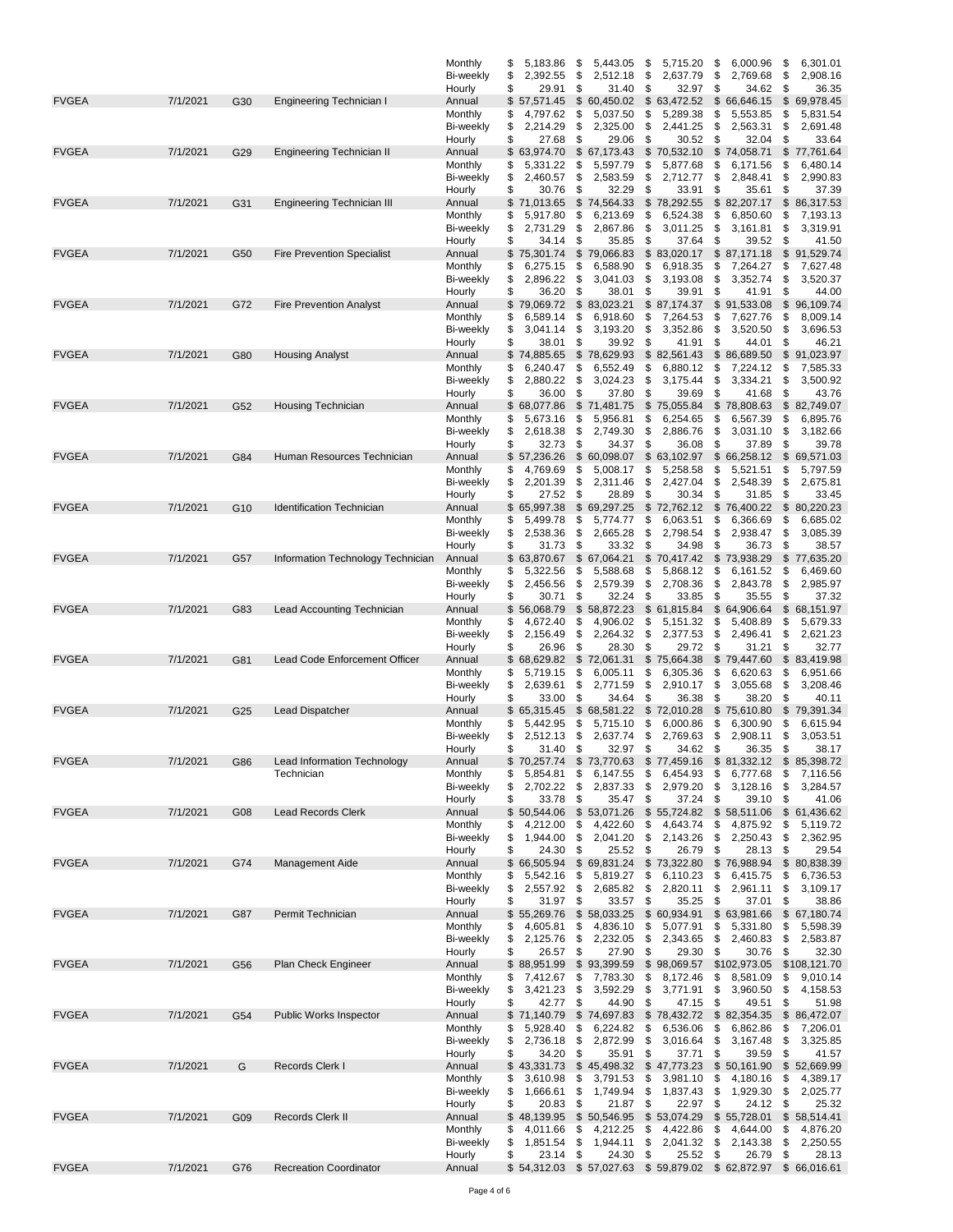|                                                                |           |                   |                                    | Monthly                     | \$<br>4,526.00                    | \$<br>4,752.30                    | \$<br>4,989.92                                              | \$<br>5,239.41                     | \$<br>5,501.38                    |
|----------------------------------------------------------------|-----------|-------------------|------------------------------------|-----------------------------|-----------------------------------|-----------------------------------|-------------------------------------------------------------|------------------------------------|-----------------------------------|
|                                                                |           |                   |                                    | Bi-weekly                   | \$<br>2,088.92<br>\$<br>26.11     | \$<br>2,193.37<br>\$<br>27.42     | \$<br>2,303.04<br>\$<br>28.79                               | \$<br>2,418.19<br>\$<br>30.23      | \$<br>2,539.10<br>\$<br>31.74     |
| <b>FVGEA</b>                                                   | 7/1/2021  | G14               | Secretary                          | Hourly<br>Annual            | \$57,236.26                       | \$<br>60,098.07                   | \$63,102.98                                                 | \$<br>66,258.13                    | \$<br>69,571.03                   |
|                                                                |           |                   |                                    | Monthly                     | 4,769.69<br>\$                    | \$<br>5,008.17                    | \$<br>5,258.58                                              | \$<br>5,521.51                     | \$<br>5,797.59                    |
|                                                                |           |                   |                                    | <b>Bi-weekly</b>            | \$<br>2,201.39                    | \$<br>2,311.46                    | \$<br>2,427.04                                              | \$<br>2,548.39                     | \$<br>2,675.81                    |
| <b>FVGEA</b>                                                   | 7/1/2021  | G85               | <b>Supervising Records Clerk</b>   | Hourly<br>Annual            | \$<br>27.52<br>\$60,183.60        | \$<br>28.89<br>\$63,192.78        | \$<br>30.34<br>\$66,352.42                                  | \$<br>31.85<br>\$<br>69,670.04     | \$<br>33.45<br>\$<br>73,153.55    |
|                                                                |           |                   |                                    | Monthly                     | \$<br>5,015.30                    | \$<br>5,266.07                    | \$<br>5,529.37                                              | \$<br>5,805.84                     | \$<br>6,096.13                    |
|                                                                |           |                   |                                    | Bi-weekly                   | \$<br>2,314.75                    | \$<br>2,430.49                    | \$<br>2,552.02                                              | \$<br>2,679.62                     | \$<br>2,813.60                    |
| <b>Bargaining Unit Effective Date</b>                          |           | <b>Class Code</b> | <b>Classification</b>              | Hourly<br>Type              | \$<br>28.93<br>Step 1             | \$<br>30.38<br>Step 2             | \$<br>31.90<br>Step 3                                       | \$<br>33.50<br>Step 4              | \$<br>35.17<br>Step 5             |
| FVMEA (Field)                                                  | 7/1/2021  | G45               | <b>Equipment Operator I</b>        | Annual                      | \$52,890.37                       | 55,534.89<br>\$                   | 58,311.64<br>\$                                             | \$<br>61,227.22                    | 64,288.58<br>\$                   |
|                                                                |           |                   |                                    | Monthly                     | \$<br>4,407.53                    | \$<br>4,627.91                    | \$<br>4,859.30                                              | \$<br>5,102.27                     | \$<br>5,357.38                    |
|                                                                |           |                   |                                    | Bi-weekly                   | \$<br>2,034.25<br>\$<br>25.43     | \$<br>2,135.96<br>\$<br>26.70     | \$<br>2,242.76<br>\$<br>28.03                               | \$<br>2,354.89<br>\$<br>29.44      | \$<br>2,472.64<br>\$<br>30.91     |
| <b>FVMEA</b> (Field)                                           | 7/1/2021  | G82               | Equipment Operator I- Water        | Hourly<br>Annual            | \$<br>57,121.58                   | \$<br>59,977.66                   | \$62,976.55                                                 | \$<br>66,125.37                    | \$<br>69,431.64                   |
|                                                                |           |                   |                                    | Monthly                     | \$<br>4,760.13                    | \$<br>4,998.14                    | \$<br>5,248.05                                              | \$<br>5,510.45                     | \$<br>5,785.97                    |
|                                                                |           |                   |                                    | Bi-weekly                   | \$<br>2,196.98                    | \$<br>2,306.83                    | \$<br>2,422.17                                              | \$<br>2,543.28                     | \$<br>2,670.45                    |
|                                                                | 7/1/2021  |                   |                                    | Hourly                      | 27.46<br>\$<br>\$<br>55,410.06    | \$<br>28.84<br>\$<br>58,180.57    | \$<br>30.28<br>\$61,089.59                                  | \$<br>31.79<br>\$<br>64,144.07     | \$<br>33.38<br>\$<br>67,351.28    |
| FVMEA (Field)                                                  |           | G46               | <b>Equipment Operator II</b>       | Annual<br>Monthly           | \$<br>4,617.51                    | \$<br>4,848.38                    | \$<br>5,090.80                                              | \$<br>5,345.34                     | \$<br>5,612.61                    |
|                                                                |           |                   |                                    | Bi-weekly                   | \$<br>2,131.16                    | \$<br>2,237.71                    | \$<br>2,349.60                                              | \$<br>2,467.08                     | \$<br>2,590.43                    |
|                                                                |           |                   |                                    | Hourly                      | \$<br>26.64                       | \$<br>27.97                       | \$<br>29.37                                                 | \$<br>30.84                        | \$<br>32.38                       |
| <b>FVMEA</b> (Field)                                           | 7/1/2021  | G47               | Equipment Operator II - Water      | Annual                      | 58,426.76<br>\$<br>4,868.90       | \$61,348.09<br>5,112.34           | \$64,415.50<br>\$<br>5,367.96                               | \$67,636.27                        | \$<br>71,018.09                   |
|                                                                |           |                   |                                    | Monthly<br>Bi-weekly        | \$<br>\$<br>2,247.18              | \$<br>\$<br>2,359.54              | \$<br>2,477.52                                              | 5,636.36<br>\$<br>\$<br>2,601.40   | \$<br>5,918.17<br>\$<br>2,731.46  |
|                                                                |           |                   |                                    | Hourly                      | \$<br>28.09                       | \$<br>29.49                       | \$<br>30.97                                                 | \$<br>32.52                        | \$<br>34.14                       |
| <b>FVMEA</b> (Field)                                           | 7/1/2021  | G62               | Foreman                            | Annual                      | \$<br>60,946.45                   | 63,993.77<br>\$                   | \$67,193.46                                                 | 70,553.13<br>\$                    | \$<br>74,080.79                   |
|                                                                |           |                   |                                    | Monthly<br><b>Bi-weekly</b> | 5,078.87<br>\$<br>\$<br>2,344.09  | \$<br>5,332.81<br>\$<br>2,461.30  | \$<br>5,599.45<br>\$<br>2,584.36                            | \$<br>5,879.43<br>2,713.58         | \$<br>6,173.40<br>2,849.26        |
|                                                                |           |                   |                                    | Hourly                      | \$<br>29.30                       | \$<br>30.77                       | \$<br>32.30                                                 | \$<br>\$<br>33.92                  | \$<br>\$<br>35.62                 |
| <b>FVMEA</b> (Field)                                           | 7/1/2021  | G63               | <b>Foreman Fleet</b>               | Annual                      | \$60,946.45                       | \$<br>63,993.77                   | \$67,193.46                                                 | 70,553.13<br>\$                    | \$<br>74,080.79                   |
|                                                                |           |                   |                                    | Monthly                     | \$<br>5,078.87                    | \$<br>5,332.81                    | \$<br>5,599.45                                              | \$<br>5,879.43                     | \$<br>6,173.40                    |
|                                                                |           |                   |                                    | Bi-weekly                   | \$<br>2,344.09<br>\$<br>29.30     | \$<br>2,461.30<br>\$<br>30.77     | \$<br>2,584.36<br>\$<br>32.30                               | \$<br>2,713.58<br>\$<br>33.92      | \$<br>2,849.26<br>\$<br>35.62     |
| <b>FVMEA</b> (Field)                                           | 7/1/2021  | G75               | Foreman Water                      | Hourly<br>Annual            | \$64,980.26                       | \$<br>68,229.27                   | \$<br>71,640.74                                             | \$<br>75,222.77                    | \$<br>78,983.91                   |
|                                                                |           |                   |                                    | Monthly                     | 5,415.02<br>\$                    | \$<br>5,685.77                    | \$<br>5,970.06                                              | \$<br>6,268.56                     | \$<br>6,581.99                    |
|                                                                |           |                   |                                    | Bi-weekly                   | \$<br>2,499.24                    | \$<br>2,624.20                    | \$<br>2,755.41                                              | \$<br>2,893.18                     | \$<br>3,037.84                    |
|                                                                | 7/1/2021  | G39               |                                    | Hourly                      | \$<br>31.24<br>\$54,392.94        | \$<br>32.80<br>\$<br>57,112.59    | \$<br>34.44<br>\$                                           | 36.16<br>\$<br>\$                  | \$<br>37.97<br>\$<br>66,114.96    |
| <b>FVMEA</b> (Field)                                           |           |                   | Irrigation Technician              | Annual<br>Monthly           | \$<br>4,532.74                    | \$<br>4,759.38                    | 59,968.22<br>\$<br>4,997.35                                 | 62,966.63<br>\$<br>5,247.22        | \$<br>5,509.58                    |
|                                                                |           |                   |                                    | Bi-weekly                   | \$<br>2,092.04                    | \$<br>2,196.64                    | \$<br>2,306.47                                              | \$<br>2,421.79                     | \$<br>2,542.88                    |
|                                                                |           |                   |                                    | Hourly                      | \$<br>26.15                       | \$<br>27.46                       | \$<br>28.83                                                 | \$<br>30.27                        | \$<br>31.79                       |
| <b>FVMEA</b> (Field)                                           | 7/1/2021  | G78               | Landscape Inspector                | Annual                      | \$<br>67,962.28<br>\$<br>5,663.52 | \$<br>71,360.39<br>\$<br>5,946.70 | \$<br>74,928.41<br>\$<br>6,244.03                           | \$<br>78,674.83<br>\$<br>6,556.24  | \$<br>82,608.58<br>\$<br>6,884.05 |
|                                                                |           |                   |                                    | Monthly<br>Bi-weekly        | \$<br>2,613.93                    | \$<br>2,744.63                    | \$<br>2,881.86                                              | \$<br>3,025.96                     | \$<br>3,177.25                    |
|                                                                |           |                   |                                    | Hourly                      | 32.67<br>\$                       | 34.31<br>\$                       | \$<br>36.02                                                 | \$<br>37.82                        | \$<br>39.72                       |
| <b>FVMEA</b> (Field)                                           | 7/1/2021  | G36               | Maintenance Worker II              | Annual                      | \$<br>50,370.68                   | \$<br>52,889.22                   | \$<br>55,533.68                                             | \$<br>58,310.36                    | \$<br>61,225.88                   |
|                                                                |           |                   |                                    | Monthly<br>Bi-weekly        | \$<br>4,197.56<br>\$<br>1,937.33  | \$<br>4,407.43<br>\$<br>2,034.20  | \$<br>4,627.81<br>\$<br>2,135.91                            | \$<br>4,859.20<br>\$<br>2,242.71   | \$<br>5,102.16<br>\$<br>2,354.84  |
|                                                                |           |                   |                                    | Hourly                      | \$<br>24.22                       | \$<br>25.43                       | \$<br>26.70                                                 | \$<br>28.03                        | \$<br>29.44                       |
| <b>FVMEA</b> (Field)                                           | 7/1/2021  | G35               | Maintenance Worker II - Chemical   | Annual                      | \$<br>54,392.94                   | \$<br>57,112.59                   | \$59,968.22                                                 | \$<br>62,966.63                    | \$<br>66,114.96                   |
|                                                                |           |                   | Applicator                         | Monthly                     | 4,532.74<br>\$                    | \$<br>4,759.38                    | \$<br>4,997.35                                              | \$<br>5,247.22                     | 5,509.58<br>\$                    |
|                                                                |           |                   |                                    | Bi-weekly<br>Hourly         | \$<br>2,092.04<br>\$<br>26.15     | \$<br>2,196.64<br>\$<br>27.46     | \$<br>2,306.47<br>\$<br>28.83                               | \$<br>2,421.79<br>\$<br>$30.27$ \$ | \$<br>2,542.88<br>31.79           |
| <b>FVMEA</b> (Field)                                           | 7/1/2021  | G64               | Maintenance Worker II - Water      | Annual                      | \$<br>54,392.94                   | \$<br>57,112.59                   | \$59,968.22                                                 | \$<br>62,966.63                    | \$<br>66,114.96                   |
|                                                                |           |                   |                                    | Monthly                     | 4,532.74<br>\$                    | 4,759.38<br>\$                    | \$<br>4,997.35                                              | 5,247.22<br>\$                     | 5,509.58<br>\$                    |
|                                                                |           |                   |                                    | Bi-weekly                   | \$<br>2,092.04                    | \$<br>2,196.64                    | \$<br>2,306.47<br>\$                                        | \$<br>2,421.79                     | \$<br>2,542.88<br>\$              |
| <b>FVMEA</b> (Field)                                           | 7/1/2021  | G33               | Mechanic                           | Hourly<br>Annual            | \$<br>26.15<br>\$57,663.91        | \$<br>27.46<br>\$60,547.11        | 28.83<br>\$63,574.46                                        | \$<br>30.27<br>\$66,753.19         | 31.79<br>70,090.85<br>\$          |
|                                                                |           |                   |                                    | Monthly                     | \$<br>4,805.33                    | \$<br>5,045.59                    | \$<br>5,297.87                                              | \$<br>5,562.77                     | \$<br>5,840.90                    |
|                                                                |           |                   |                                    | Bi-weekly                   | 2,217.84<br>\$                    | \$<br>2,328.73                    | \$<br>2,445.17                                              | \$<br>2,567.43                     | \$<br>2,695.80                    |
| <b>FVMEA</b> (Field)                                           | 7/1/2021  | G37               | Meter Reader                       | Hourly<br>Annual            | \$<br>27.72<br>\$48,856.56        | \$<br>29.11<br>\$51,299.38        | \$<br>30.56<br>\$53,864.35                                  | \$<br>32.09<br>\$<br>56,557.57     | \$<br>33.70<br>\$<br>59,385.45    |
|                                                                |           |                   |                                    | Monthly                     | 4,071.38<br>\$                    | \$<br>4,274.95                    | \$<br>4,488.70                                              | \$<br>4,713.13                     | 4,948.79<br>\$                    |
|                                                                |           |                   |                                    | Bi-weekly                   | \$<br>1,879.10                    | \$<br>1,973.05                    | \$<br>2,071.71                                              | \$<br>2,175.29                     | \$<br>2,284.06                    |
|                                                                |           |                   |                                    | Hourly                      | 23.49<br>\$                       | \$<br>24.66                       | \$<br>25.90                                                 | \$<br>27.19                        | \$<br>28.55                       |
| <b>FVMEA</b> (Field)                                           | 7/1/2021  | G65               | <b>Water Quality Technician</b>    | Annual                      | \$67,996.95                       | \$71,396.80                       | \$74,966.64                                                 | \$78,714.97<br>\$                  | \$82,650.72<br>6,887.56           |
|                                                                |           |                   |                                    | Monthly<br>Bi-weekly        | 5,666.41<br>\$<br>\$<br>2,615.27  | \$<br>5,949.73<br>\$<br>2,746.03  | \$<br>6,247.22<br>\$<br>2,883.33                            | 6,559.58<br>\$<br>3,027.50         | \$<br>\$<br>3,178.87              |
|                                                                |           |                   |                                    | Hourly                      | \$<br>32.69                       | \$<br>34.33                       | \$<br>36.04                                                 | \$<br>37.84                        | \$<br>39.74                       |
| <b>FVMEA</b> (Field)                                           | 7/1/2021  | G66               | <b>Water System Operator</b>       | Annual                      | \$63,974.70                       | \$67,173.43                       | \$70,532.10                                                 | \$<br>74,058.71                    | \$<br>77,761.64                   |
|                                                                |           |                   |                                    | Monthly                     | 5,331.22<br>\$                    | \$<br>5,597.79                    | \$<br>5,877.68                                              | 6,171.56<br>\$                     | 6,480.14<br>\$                    |
|                                                                |           |                   |                                    | Bi-weekly<br>Hourly         | \$<br>2,460.57<br>\$<br>30.76     | \$<br>2,583.59<br>\$<br>32.29     | \$<br>2,712.77<br>\$<br>33.91                               | \$<br>2,848.41<br>\$<br>35.61      | \$<br>2,990.83<br>\$<br>37.39     |
| Bargaining Unit Effective Date Class Code Classification       |           |                   |                                    | <b>Type</b>                 | Step 1                            | Step 2                            | Step 3                                                      | Step 4                             | Step 5                            |
| <b>City Manager</b>                                            | 7/31/2021 | <b>CMG</b>        | <b>City Manager</b>                | Annual                      | \$208,685.01                      | \$219,119.26                      | \$230,075.22                                                | \$241,578.99                       | \$253,657.93                      |
|                                                                |           |                   |                                    | Monthly<br>Bi-weekly        | \$17,390.42<br>\$<br>8,026.35     | \$18,259.94<br>\$<br>8,427.66     | \$19,172.94<br>\$<br>8,849.05                               | \$20,131.58<br>\$<br>9,291.50      | \$21,138.16<br>\$<br>9,756.07     |
|                                                                |           |                   |                                    | Hourly                      | \$<br>100.33                      | \$<br>105.35                      | \$<br>110.61                                                | \$<br>116.14                       | \$<br>121.95                      |
| Bargaining Unit   Effective Date   Class Code   Classification |           |                   |                                    | Type                        | Step 1                            | Step 2                            | Step 3                                                      | Step 4                             | Step 5                            |
| Dept. Director                                                 | 7/1/2021  | D <sub>01</sub>   | Chief of Police                    | Annual                      | \$192,958.83                      | \$202,606.77                      | \$212,737.11                                                | \$223,373.97                       | \$234,542.66                      |
|                                                                |           |                   |                                    | Monthly<br>Bi-weekly        | \$16,079.90<br>7,421.49<br>\$     | \$16,883.90<br>\$<br>7,792.57     | \$17,728.09<br>\$<br>8,182.20                               | \$18,614.50<br>\$<br>8,591.31      | \$19,545.22<br>\$<br>9,020.87     |
|                                                                |           |                   |                                    | Hourly                      | \$<br>92.77                       | \$<br>97.41                       | \$<br>102.28                                                | \$<br>107.39                       | \$<br>112.76                      |
| Dept. Director                                                 | 7/1/2021  | D <sub>08</sub>   | <b>Community Services Director</b> | Annual                      | \$145,090.21                      | \$152,344.72                      | \$159,961.96                                                | \$167,960.06 \$176,358.06          |                                   |
|                                                                |           |                   |                                    | Monthly                     |                                   |                                   | \$12,090.85 \$12,695.39 \$13,330.16 \$13,996.67 \$14,696.51 |                                    |                                   |